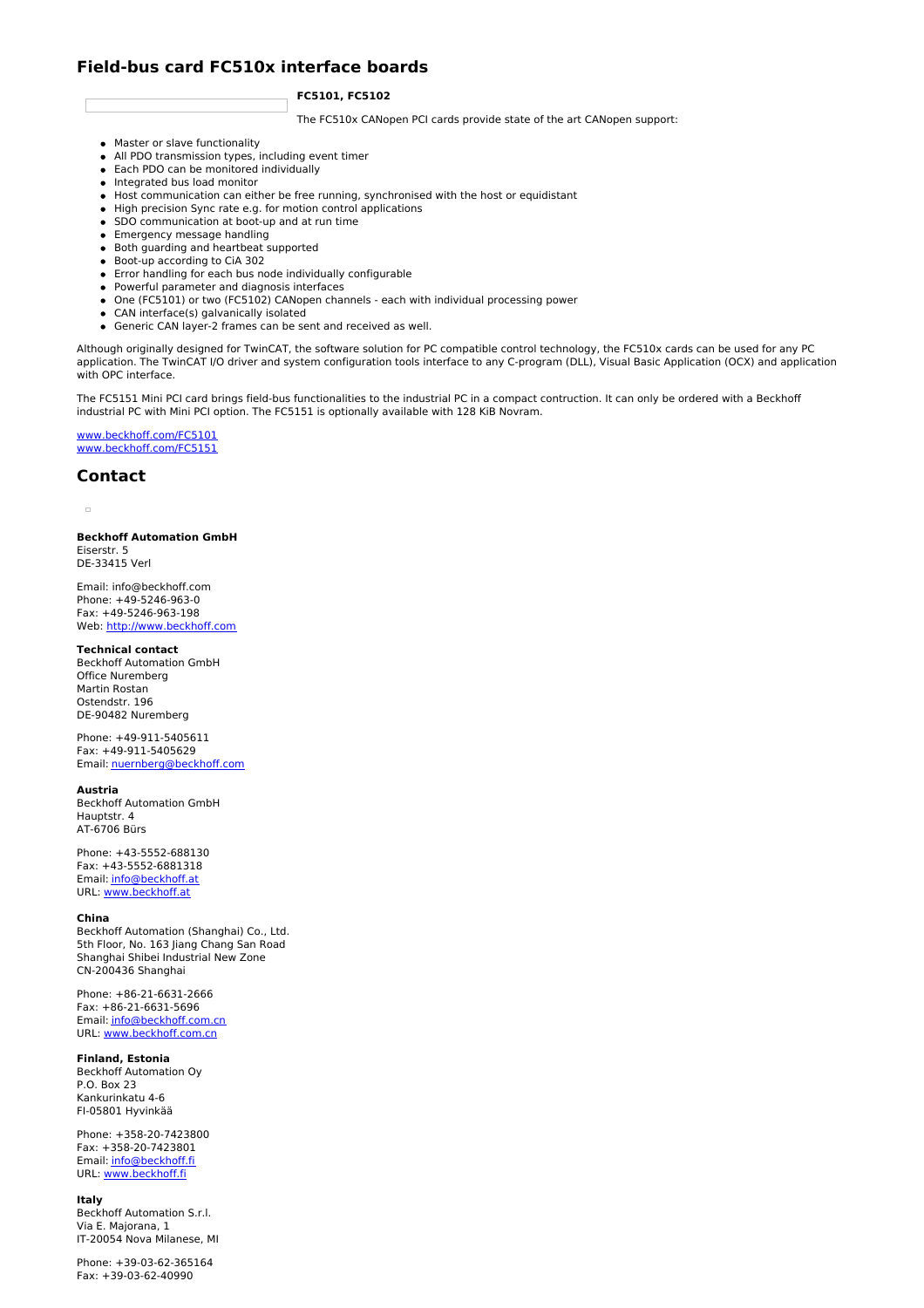Email: [info@beckhoff.it](mailto:info@beckhoff.it) URL: [www.beckhoff.it](http://www.beckhoff.it)

### **Poland**

Beckhoff Automation SP.z.o.o. Stara Iwiczna, ul. Sloneczna 116A PL-05500 Piaseczno

Phone: +48-22-7572610 Fax: +48-22-7572607 Email: **[info@beckhoff.pl](mailto:info@beckhoff.pl)** URL: <u>[www.beckhoff.pl](http://www.beckhoff.pl)</u>

#### **Russia**

Beckhoff Automation OOO Ul. Bakuninskaya 14, Building 9 RU-105005 Moscow

Phone: +7-495-981-6454 Fax: +7-495-981-6454 Email: [russia@beckhoff.com](mailto:russia@beckhoff.com) URL: [www.beckhoff.ru](http://www.beckhoff.ru)

**Sweden, Norway** Beckhoff Automation AB Stenådersgatan 2B SE-21376 Malmö

Phone: +46-40-6808160 Fax: +46-40-6808161 Email: [info@beckhoff.se](mailto:info@beckhoff.se) URL: [www.beckhoff.se](http://www.beckhoff.se)

**Switzerland** Beckhoff Automation AG Rheinweg 9 CH-8200 Schaffhausen

Phone: +41-52-6334040 Fax: +41-52-6334055 Email: [schaffhausen@beckhoff.ch](mailto:schaffhausen@beckhoff.ch) URL: [www.beckhoff.ch](http://www.beckhoff.ch)

**USA, Canada, Mexico** Beckhoff Automation LLC

12150 Nicollet Avenue South US-55337 Burnsville, MN

Phone: +1-952-8900000 Fax: +1-952-8902888 Email: [beckhoff.usa@beckhoff.com](mailto:beckhoff.usa@beckhoff.com) URL: [www.beckhoffautomation.com](http://www.beckhoffautomation.com)

# **Features**

| <b>NMT</b>                  |                                               |
|-----------------------------|-----------------------------------------------|
|                             | <b>NMT slave</b>                              |
|                             | <b>NMT</b> master                             |
| <b>Error control</b>        |                                               |
|                             | Node guarding                                 |
|                             | Heartbeat producer                            |
| <b>Boot-up</b>              |                                               |
|                             | <b>Yes</b>                                    |
| <b>Node ID range</b>        |                                               |
|                             | None                                          |
| <b>Node ID</b>              |                                               |
|                             | Proprietary                                   |
| <b>CANopen bit-rates</b>    |                                               |
|                             | n/a                                           |
| Type of bit-rate adjustment |                                               |
|                             | <b>None</b>                                   |
| <b>RPDOS</b>                |                                               |
|                             | 194                                           |
| <b>TPDOs</b>                |                                               |
|                             | 194                                           |
| <b>PDO modes</b>            |                                               |
|                             | Event-triggered                               |
|                             | Triggered by event-timer                      |
|                             | Remotely-requested                            |
|                             | Synchronous (cyclic)<br>Synchronous (acyclic) |
|                             |                                               |